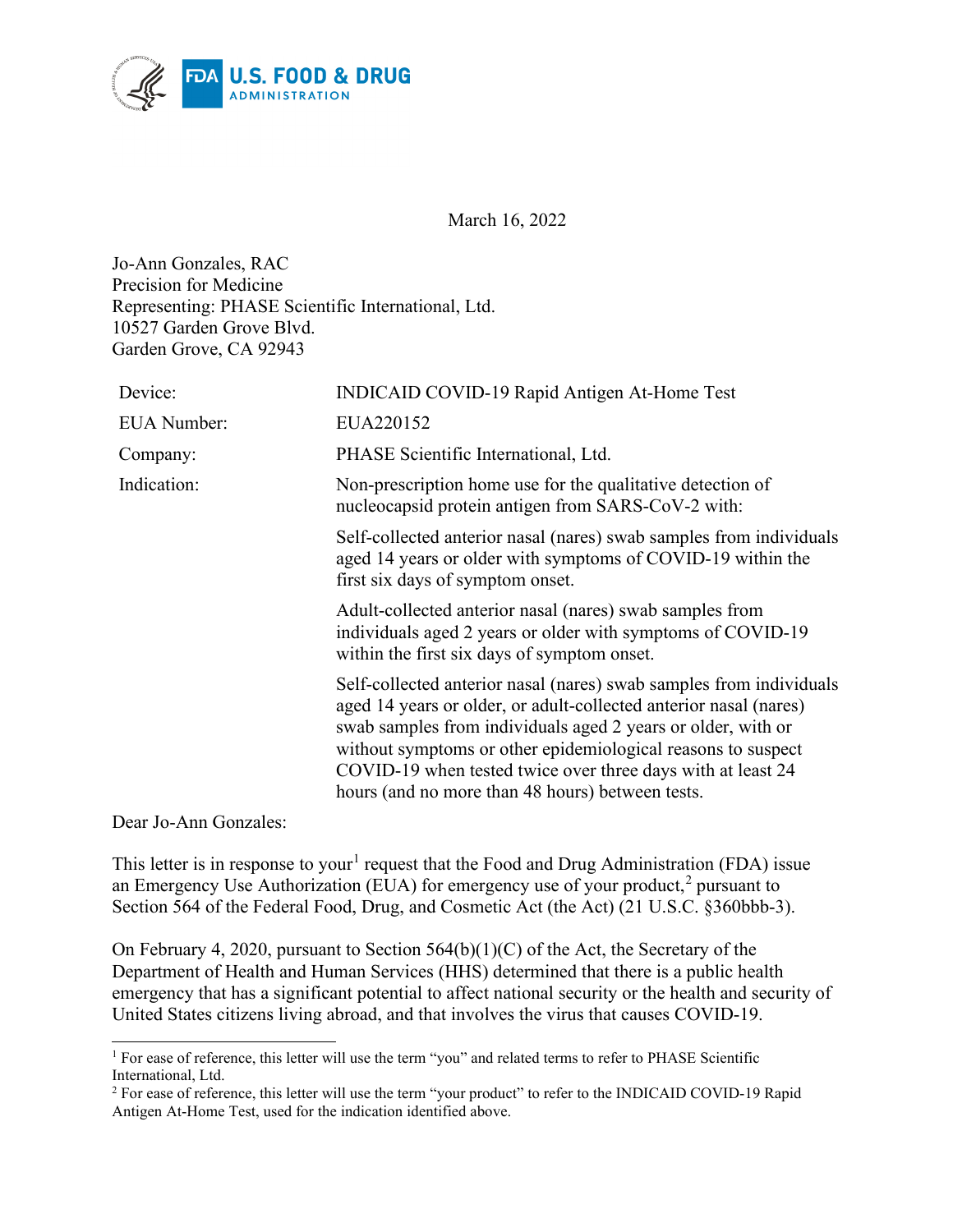Pursuant to Section 564 of the Act, and on the basis of such determination, the Secretary of HHS then declared that circumstances exist justifying the authorization of emergency use of in vitro diagnostics for detection and/or diagnosis of the virus that causes COVID-19 subject to the terms of any authorization issued under Section 564(a) of the Act.<sup>[3](#page-1-0)</sup>

FDA considered the totality of scientific information available in authorizing the emergency use of your product for the indication above. A summary of the performance information FDA relied upon is included in the "INDICAID COVID-19 Rapid Antigen At-Home Test Healthcare Provider Instructions for Use" identified below.

Having concluded that the criteria for issuance of this authorization under Section 564(c) of the Act are met, I am authorizing the emergency use of your product, described in the Scope of Authorization of this letter (Section II), subject to the terms of this authorization.

# **I. Criteria for Issuance of Authorization**

I have concluded that the emergency use of your product meets the criteria for issuance of an authorization under Section 564(c) of the Act, because I have concluded that:

- 1. The SARS-CoV-2 can cause a serious or life-threatening disease or condition, including severe respiratory illness, to humans infected by this virus;
- 2. Based on the totality of scientific evidence available to FDA, it is reasonable to believe that your product may be effective in diagnosing COVID-19, and that the known and potential benefits of your product when used for diagnosing COVID-19, outweigh the known and potential risks of your product; and
- 3. There is no adequate, approved, and available alternative to the emergency use of your product. [4](#page-1-1)

# **II. Scope of Authorization**

I have concluded, pursuant to Section 564(d)(1) of the Act, that the scope of this authorization is limited to the indication above.

# **Authorized Product Details**

Your product is a rapid lateral flow immunoassay intended for the qualitative detection of nucleocapsid protein antigen from SARS-CoV-2. This test is authorized for non-prescription home use with self-collected anterior nasal (nares) swab samples from individuals aged 14 years or older with symptoms of COVID-19 within the first six days of symptom onset. This test is also authorized for non-prescription home use with adult-collected anterior nasal (nares) swab samples from individuals aged 2 years or older with symptoms of COVID-19 within the first six

<span id="page-1-0"></span><sup>3</sup> U.S. Department of Health and Human Services, *Determination of a Public Health Emergency and Declaration that Circumstances Exist Justifying Authorizations Pursuant to Section 564(b) of the Federal Food, Drug, and Cosmetic Act, 21 U.S.C.* § *360bbb-3.* 85 FR 7316 (February 7, 2020).<br><sup>4</sup> No other criteria of issuance have been prescribed by regulation under Section 564(c)(4) of the Act.

<span id="page-1-1"></span>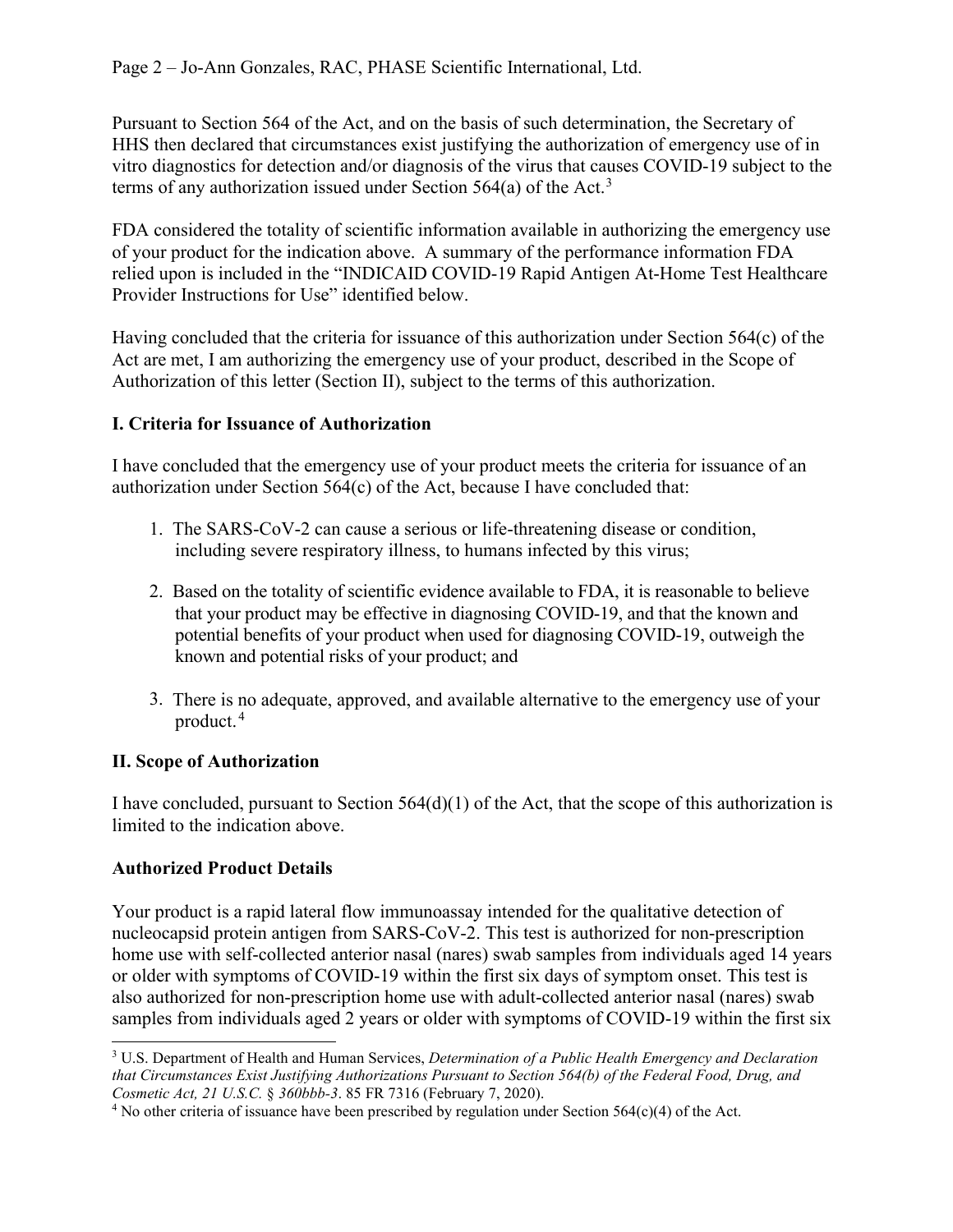days of symptom onset.

This test is also authorized for non-prescription home use with self-collected anterior nasal (nares) swab samples from individuals aged 14 years or older, or adult-collected anterior nasal (nares) swab samples from individuals aged 2 or older, with or without symptoms or other epidemiological reasons to suspect COVID-19 when tested twice over three days with at least 24 hours (and no more than 48 hours) between tests. Your product does not differentiate between SARS-CoV and SARS-CoV-2.

Results are for the identification of SARS-CoV-2 nucleocapsid protein antigen. Antigen is generally detectable in anterior nasal (nares) swab specimens during the acute phase of infection. Positive results indicate the presence of viral antigens, but clinical correlation with patient history and other diagnostic information is necessary to determine infection status. Positive results do not rule out bacterial infection or co-infection with other viruses and the agent detected may not be the definite cause of disease. Individuals who test positive with your product should self-isolate and seek follow up care with their physician or healthcare provider as additional testing may be necessary.

Negative results should be treated as presumptive and confirmation with a molecular assay, if necessary for patient management, may be performed. Negative results do not rule out SARS-CoV-2 infection and should not be used as the sole basis for treatment or patient management decisions, including infection control decisions.

Negative results should be considered in the context of a patient's recent exposures, history, and the presence of clinical signs and symptoms consistent with COVID-19.

For serial testing programs, additional confirmatory testing with a molecular test for negative results may be necessary, if there is a high likelihood of SARS-CoV-2 infection, such as in an individual with a close contact with COVID-19 or with suspected exposure to COVID-19 or in communities with high prevalence of infection. Additional confirmatory testing with a molecular test for positive results may also be necessary, if there is a low likelihood of SARS-CoV-2 infection, such as in individuals without known exposures to COVID-19 or residing in communities with low prevalence of infection.

Individuals who test negative and continue to experience COVID-19 like symptoms of fever, cough and/or shortness of breath may still have SARS-CoV-2 infection and should seek follow up care with their physician or healthcare provider.

Individuals should provide all results obtained with this product to their healthcare provider for public health reporting. All healthcare providers will report all test results they receive from individuals who use the authorized product to relevant public health authorities in accordance with local, state, and federal requirements, using appropriate LOINC and SNOMED codes, as defined by the Laboratory In Vitro Diagnostics (LIVD) Test Code Mapping for SARS-CoV-2 Tests provided by Centers for Disease Control (CDC).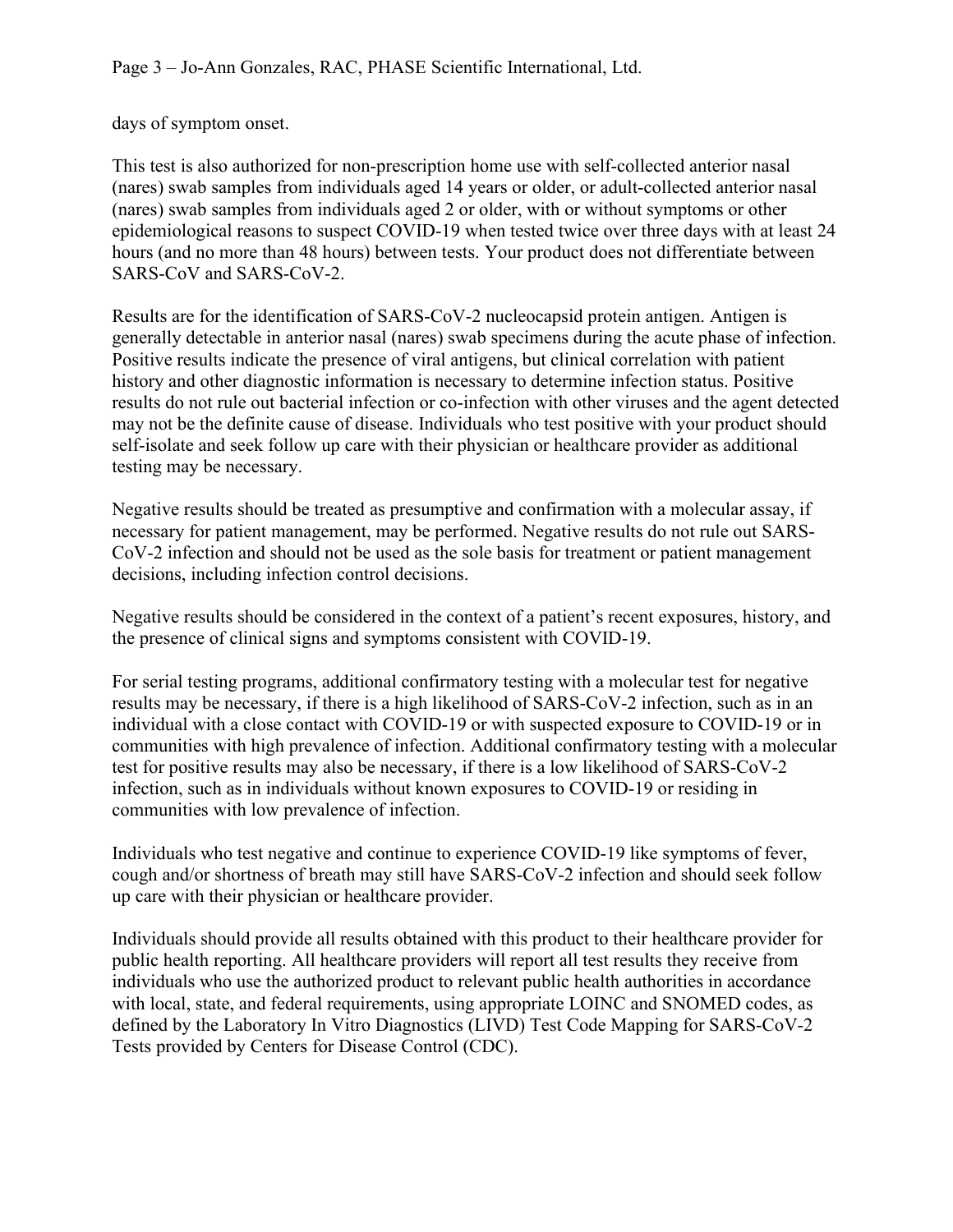Your product is performed using anterior nasal (nares) swab samples from individuals aged 2 years or older. When using your product, the individual performing the test must follow the instructions provided in the "User Instructions INDICAID COVID-19 Rapid Antigen At-Home Test" when collecting the specimen, running the test procedure and interpreting the results.

The INDICAID COVID-19 Rapid Antigen At-Home Test includes the materials, or other authorized materials (as may be requested under Condition L. and M. below), required to collect the anterior nasal (nares) swab sample and perform the test procedure, as described in the "User Instructions INDICAID COVID-19 Rapid Antigen At-Home Test" and the "INDICAID COVID-19 Rapid Antigen At-Home Test Healthcare Provider Instructions for Use."

Your product includes an internal control test line ("C") that must generate the expected result for a test to be considered valid, as outlined in the "User Instructions INDICAID COVID-19 Rapid Antigen At-Home Test" and the "INDICAID COVID-19 Rapid Antigen At-Home Test Healthcare Provider Instructions for Use."

The labeling entitled "User Instructions INDICAID COVID-19 Rapid Antigen At-Home Test," the "INDICAID COVID-19 Rapid Antigen At-Home Test Healthcare Provider Instructions for Use," and the "INDICAID COVID-19 Rapid Antigen At-Home Test" box labels<sup>[5](#page-3-0)</sup> (available at [https://www.fda.gov/medical-devices/coronavirus-disease-2019-covid-19-emergency-use](https://www.fda.gov/medical-devices/coronavirus-disease-2019-covid-19-emergency-use-authorizations-medical-devices/in-vitro-diagnostics-euas)[authorizations-medical-devices/in-vitro-diagnostics-euas\)](https://www.fda.gov/medical-devices/coronavirus-disease-2019-covid-19-emergency-use-authorizations-medical-devices/in-vitro-diagnostics-euas), and the following fact sheet pertaining to the emergency use, is required to be made available as set forth in the Conditions of Authorization (Section IV), and are collectively referred to as "authorized labeling":

• Fact Sheet for Healthcare Professionals<sup>[6](#page-3-1)</sup>: PHASE Scientific International, Ltd. -INDICAID COVID-19 Rapid Antigen At-Home Test

The above described product, when accompanied by the authorized labeling as set forth in the Conditions of Authorization (Section IV) is authorized to be distributed and used under this EUA, despite the fact that it does not meet certain requirements otherwise required by applicable federal law.

I have concluded, pursuant to Section  $564(d)(2)$  of the Act, that it is reasonable to believe that the known and potential benefits of your product, when used consistent with the Scope of Authorization of this letter (Section II), outweigh the known and potential risks of your product.

I have concluded, pursuant to Section  $564(d)(3)$  of the Act, based on the totality of scientific evidence available to FDA, that it is reasonable to believe that your product may be effective in diagnosing COVID-19, when used consistent with the Scope of Authorization of this letter

<span id="page-3-0"></span><sup>&</sup>lt;sup>5</sup> "INDICAID COVID-19 Rapid Antigen At-Home Test" box labels include boxes for 2, 4, 12 and 24 test kits and "INDICAID COVID-19 Rapid Antigen At-Home Test" box labels for additional test kits numbers/options as may be requested, and for which you receive appropriate authorization, in accordance with Condition M. below. INDICAID COVID-19 Rapid Antigen At-Home Test kits numbers/options are described in the "User Instructions INDICAID COVID-19 Rapid Antigen At-Home Test" and the "INDICAID COVID-19 Rapid Antigen At-Home Test Healthcare Provider Instructions for Use."

<span id="page-3-1"></span><sup>6</sup> Note that the information typically found in a Fact Sheet for Individuals is contained in the authorized "User Instructions INDICAID COVID-19 Rapid Antigen At-Home Test" that will be available to end users as set forth in the Conditions of Authorization (Section IV).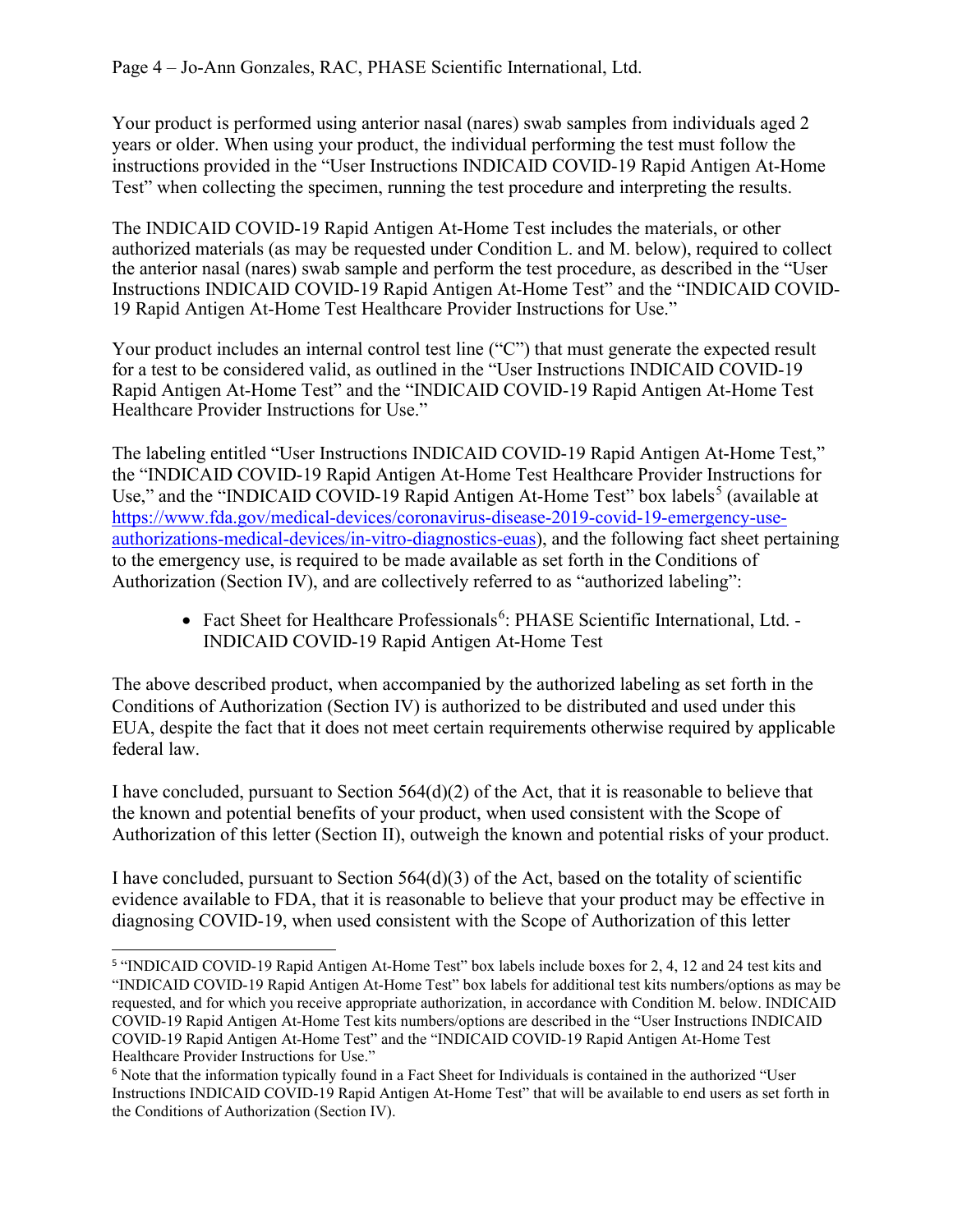Page 5 – Jo-Ann Gonzales, RAC, PHASE Scientific International, Ltd.

(Section II), pursuant to Section  $564(c)(2)(A)$  of the Act.

FDA has reviewed the scientific information available to FDA, including the information supporting the conclusions described in Section I above, and concludes that your product (as described in the Scope of Authorization of this letter (Section II)) meets the criteria set forth in Section 564(c) of the Act concerning safety and potential effectiveness.

The emergency use of your product under this EUA must be consistent with, and may not exceed, the terms of this letter, including the Scope of Authorization (Section II) and the Conditions of Authorization (Section IV). Subject to the terms of this EUA and under the circumstances set forth in the Secretary of HHS's determination under Section 564(b)(1)(C) of the Act described above and the Secretary of HHS's corresponding declaration under Section 564(b)(1) of the Act, your product is authorized for the indication above.

#### **III. Waiver of Certain Requirements**

I am waiving the following requirements for your product during the duration of this EUA:

• Current good manufacturing practice requirements, including the quality system requirements under 21 CFR Part 820 with respect to the design, manufacture, packaging, labeling, storage, and distribution of your product, but excluding Subpart H (Acceptance Activities, 21 CFR 820.80 and 21 CFR 820.86), Subpart I (Nonconforming Product, 21 CFR 820.90), and Subpart O (Statistical Techniques, 21 CFR 820.250).

### **IV. Conditions of Authorization**

Pursuant to Section  $564(e)$  of the Act, I am establishing the following conditions on this authorization:

### **PHASE Scientific International, Ltd. (You) and Authorized Distributor(s)[7](#page-4-0)**

- A. Your product must comply with the following labeling requirements: the intended use statement in 21 CFR 809.10(a)(2), (b)(2); adequate directions for use in 21 U.S.C. 352(f) and 21 CFR 809.10(b)(5), (7), and (8); appropriate limitations on the use of the device including information required under 21 CFR 809.10(a)(4); and any available information regarding performance of the device, including requirements under 21 CFR 809.10(b)(12).
- B. You and authorized distributor(s) must make available the "User Instructions INDICAID COVID-19 Rapid Antigen At-Home Test" for your product in the shipped kit using the applicable "INDICAID COVID-19 Rapid Antigen At-Home Test" box label (see Footnote 5) and electronically on your website(s).

<span id="page-4-0"></span><sup>&</sup>lt;sup>7</sup> "Authorized Distributor(s)" are identified by you, PHASE Scientific International, Ltd., in your EUA submission as an entity allowed to distribute the INDICAID COVID-19 Rapid Antigen At-Home Test.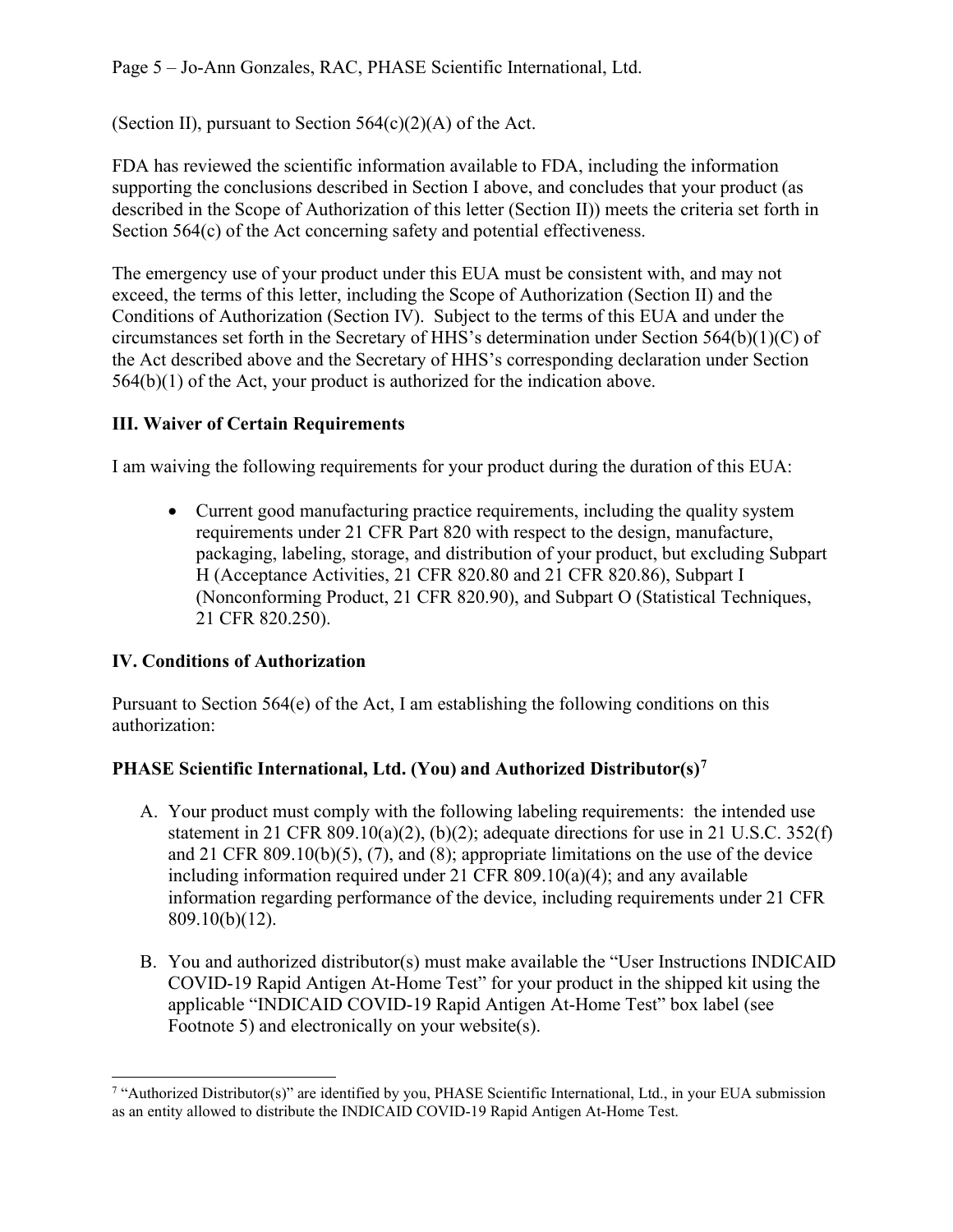- C. You and authorized distributor(s) must maintain records of customer complaint files and report to FDA any significant complaints about usability or deviations from the established performance characteristics of which you and authorized distributor(s) become aware.
- D. You and authorized distributor(s) must inform relevant public health authorities of this EUA, including the terms and conditions herein, and any updates made to your product and/or the authorized labeling.
- E. Through a process of inventory control, you and authorized distributor(s) must maintain records of the locations (e.g., pharmacies, doctor's offices, etc.) to which your product is distributed and the number of tests distributed to each location.
- F. You and authorized distributor(s) must collect information on the performance of your product and have a process in place to track adverse events, including any occurrence of false positive or false negative results and significant deviations from the established performance characteristics of the product of which you become aware and report any such events to FDA in accordance with 21 CFR Part 803. Serious adverse events, especially unexpected biosafety concerns, should immediately be reported to the Division of Microbiology (DMD)/Office of Health Technology 7 (OHT7)-Office of In Vitro Diagnostics and Radiological Health (OIR)/Office of Product Evaluation and Quality (OPEQ)/Center for Devices and Radiological Health (CDRH) (via email: [CDRH-EUAReporting@fda.hhs.gov\)](mailto:CDRH-EUAReporting@fda.hhs.gov).
- G. You and authorized distributor(s) are authorized to make available additional information relating to the emergency use of your product that is consistent with, and does not exceed, the terms of this letter of authorization.
- H. You and authorized distributor(s) using your product must ensure that any records associated with this EUA are maintained until otherwise notified by FDA. Such records will be made available to FDA for inspection upon request.

### **PHASE Scientific International, Ltd. (You)**

- I. You must notify FDA of any authorized distributor(s) of your product, including the name, address, and phone number of any authorized distributor(s).
- J. You must provide authorized distributor(s) with a copy of this EUA and communicate to authorized distributor(s) any subsequent revisions that might be made to this EUA and its authorized accompanying materials, including the authorized labeling.
- K. You must make the authorized "INDICAID COVID-19 Rapid Antigen At-Home Test Healthcare Provider Instructions for Use" and the Fact Sheet for Healthcare Professionals electronically available on your website. Additionally, you must provide the opportunity to request a copy of the "INDICAID COVID-19 Rapid Antigen At-Home Test Healthcare Provider Instructions for Use" and Fact Sheet for Healthcare Professionals in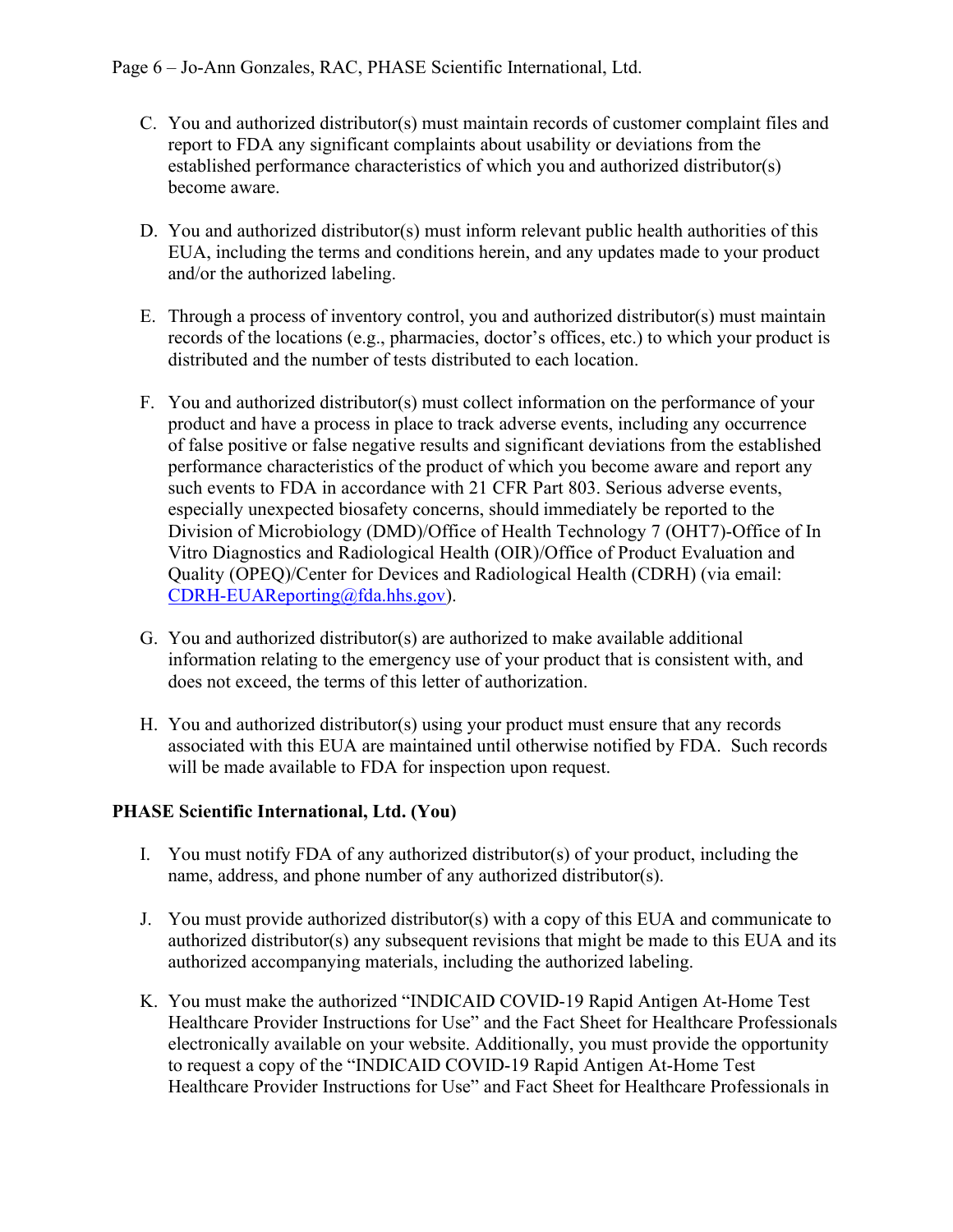paper form, and after such request, promptly provide the requested labeling at no additional cost.

- L. You may request changes to this EUA for your product, including to the Scope of Authorization (Section II in this letter) or to the authorized labeling, including requests to make available additional authorized labeling specific to an authorized distributor. Such additional labeling may use another name for the product but otherwise must be consistent with the authorized labeling and shall not exceed the terms of authorization of this letter. Any request for changes to this EUA should be submitted to DMD/OHT7- OIR/OPEQ/CDRH and require appropriate authorization from FDA prior to implementation.
- M. You may request new box labels to allow additional test kits numbers/options for your product. Such additional labeling requests to this EUA should be submitted to and require concurrence of DMD/OHT7-OIR/OPEQ/CDRH prior to implementation.
- N. You must comply with the following requirements pursuant to FDA regulations: 21 CFR 820 Subpart H (Acceptance Activities, 21 CFR 820.80 and 21 CFR 820.86), Subpart I (Nonconforming Product, 21 CFR 820.90), and Subpart O (Statistical Techniques, 21 CFR 820.250).
- O. You must have lot release procedures and the lot release procedures, including the study design and statistical power, must ensure that the product released for distribution meet the clinical and analytical performance claimed in the authorized labeling.
- P. If requested by FDA, you must submit your lot release procedures to FDA, including sampling protocols, testing protocols, and acceptance criteria, that you use to release lots of your product for distribution in the U.S. If such lot release procedures are requested by FDA, you must provide them within 48 hours of the request.
- Q. You must evaluate the analytical limit of detection and assess traceability<sup>[8](#page-6-0)</sup> of your product with any FDA-recommended reference material(s). After submission to and concurrence with the data by FDA, you will update your labeling to reflect the additional testing. Such labeling updates will be made in consultation with, and require concurrence of, DMD/OHT7-OIR/OPEQ/CDRH.
- R. You must evaluate the clinical performance of your product to support the serial screening claim in an FDA agreed upon post authorization clinical evaluation study within 6 months of the date of this letter (unless otherwise agreed to with DMD/OHT7- OIR/OPEQ/CDRH). After submission to and concurrence with the data by FDA, you must update the authorized labeling to reflect the additional testing. Such labeling updates will be made in consultation with, and require concurrence of, DMD/OHT7- OIR/OPEQ/CDRH.
- S. You must develop a mobile phone application or website to further facilitate results

<span id="page-6-0"></span><sup>8</sup> Traceability refers to tracing analytical sensitivity/reactivity back to an FDA-recommended reference material.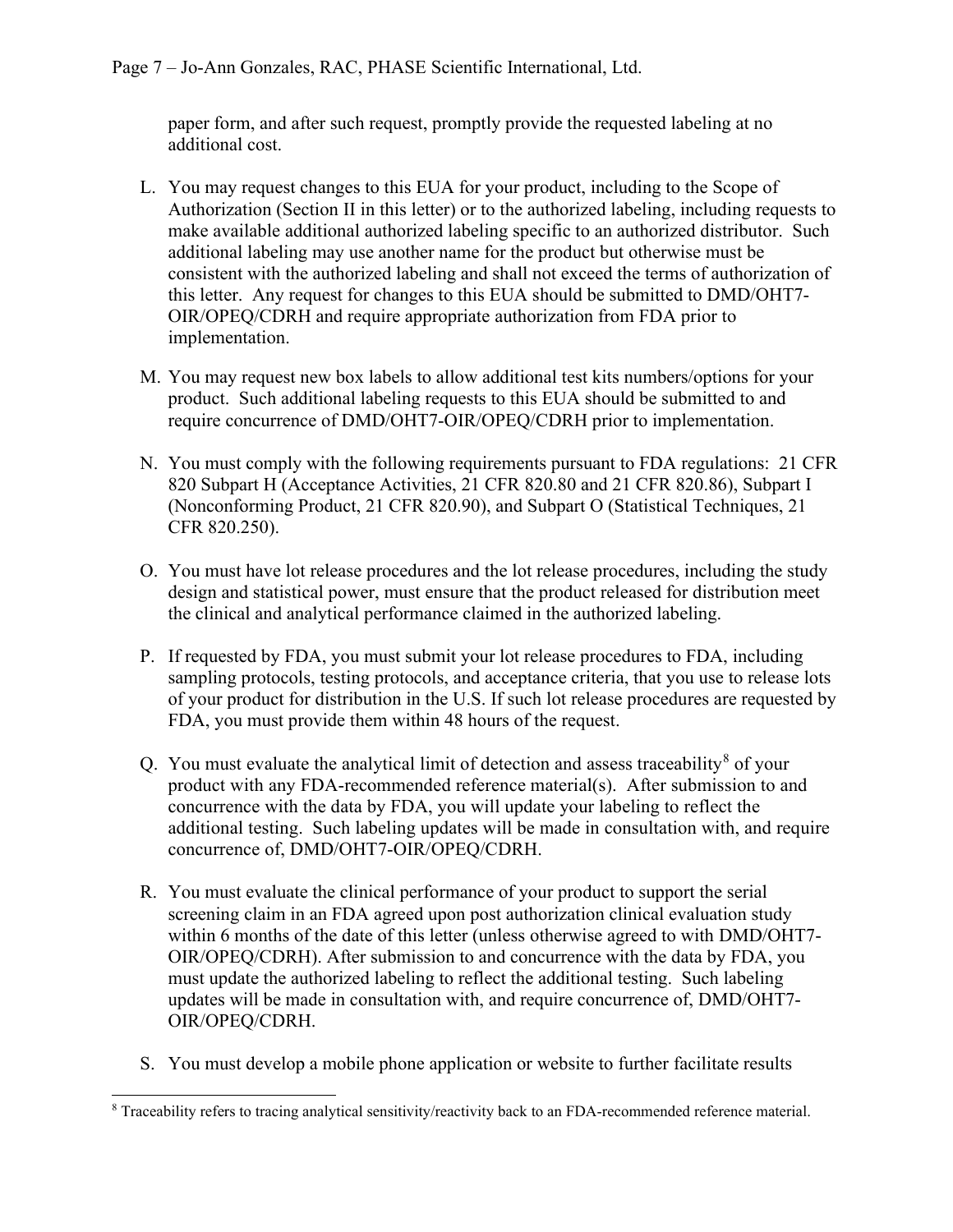reporting by the individual using your product and submit to FDA such application or website within 6 months of the date of this letter (unless otherwise agreed to with DMD/OHT7-OIR/OPEQ/CDRH). After submission of the mobile phone application or website to, and review of and concurrence with the developed mobile phone application or website by FDA, you must update the authorized labeling. Such labeling updates will be made in consultation with, and require concurrence of, FDA.

- T. You must submit to FDA a summary report within 90 calendar days of product launch summarizing the results of any testing performed using your product during that timeframe, including how many products were distributed, the positivity rate for specimens tested with your product, and how many individuals reported results to their healthcare provider as encouraged by the "User Instructions INDICAID COVID-19 Rapid Antigen At-Home Test," along with any proposed corrective action, as necessary.
- U. You must complete the agreed upon real-time stability study for your product and notify DMD/OHT7-OIR/OPEQ/CDRH of the testing results as they become available until completion of the study. After submission of the study data, and review and concurrence with the data by FDA, you must update your product labeling to reflect the additional testing if requested by FDA. Such labeling updates must be made in consultation with, and require concurrence of, DMD/OHT7- OIR/OPEQ/CDRH.
- V. You must submit your product for any FDA-recommended independent evaluation to confirm the performance characteristics of your product, if requested by FDA. After submission to and concurrence with the data by FDA, you will update your labeling to reflect the additional testing. Such labeling updates will be made in consultation with, and require concurrence of, DMD/OHT7-OIR/OPEQ/CDRH.
- W. You must evaluate the impact of SARS-CoV-2 viral mutations on your product's performance. Such evaluations must occur on an ongoing basis and must include any additional data analysis that is requested by FDA in response to any performance concerns you or FDA identify during routine evaluation. Additionally, if requested by FDA, you must submit records of these evaluations for FDA review within 48 hours of the request. If your evaluation identifies viral mutations that affect the stated expected performance of your device, you must notify FDA immediately (via email: [CDRH-](mailto:CDRH-EUA-Reporting@fda.hhs.gov)[EUA-Reporting@fda.hhs.gov\)](mailto:CDRH-EUA-Reporting@fda.hhs.gov).
- X. If requested by FDA, you must update your labeling within 7 calendar days to include any additional labeling risk mitigations identified by FDA, such as those related to the impact of viral mutations on test performance. Such updates will be made in consultation with, and require concurrence of, DMD/OHT7-OIR/OPEQ/CDRH.

#### **Conditions Related to Printed Materials, Advertising and Promotion**

Y. All descriptive printed matter, advertising and promotional materials relating to the use of your product shall be consistent with the authorized labeling, as well as the terms set forth in this EUA and meet the requirements set forth in section  $502(a)$ , (q)(1), and (r) of the Act, as applicable, and FDA implementing regulations.